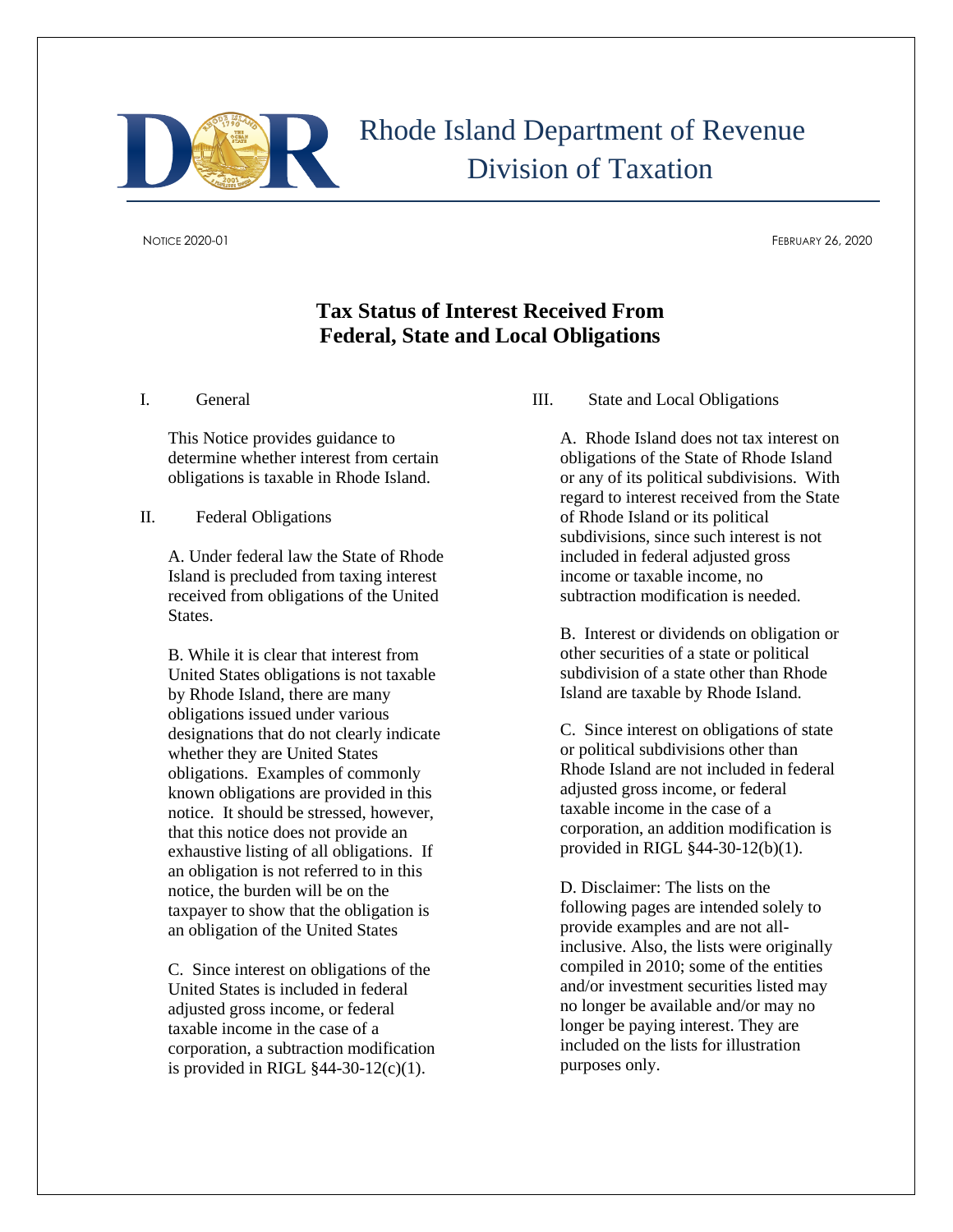#### Rhode Island Tax Status of Interest Paid on Certain Governmental Securities As of January 1, 2010

#### **Exempt:**

- 1. Banks for Cooperatives (Bonds)
- 2. Consolidated Federal Farm Loan Banks
- 3. District of Columbia Bonds
- 4. Federal Deposit Insurance Corporation
- 5. Federal Farm Credit Banks: Federal Land Banks Federal Intermediate Credit Banks Banks for Cooperatives
- 6. Federal Financing Bank
- 7. Federal Home Loan Banks
- 8. Federal Intermediate Banks
- 9. Federal National Mortgage Association Guaranteed Participation Certificates
- 10. Federal Savings and Loan Insurance Corporation (FSLIC)
- 11. General Service Administration Participation Certificates
- 12. Guam Bonds
- 13. Indian Nations Notes and Bonds
- 14. Puerto Rico Bonds
- 15. Resolution Funding Corporation
- 16. Small Business Administration Debentures
- 17. Student Loan Marketing Association (Sallie Mae)
- 18. Tennessee Valley Authority Bonds and Notes
- 19. United States Postal Service Bonds
- 20. United States Treasury Bonds, Bills and Notes
- 21. The Virgin Islands Bonds